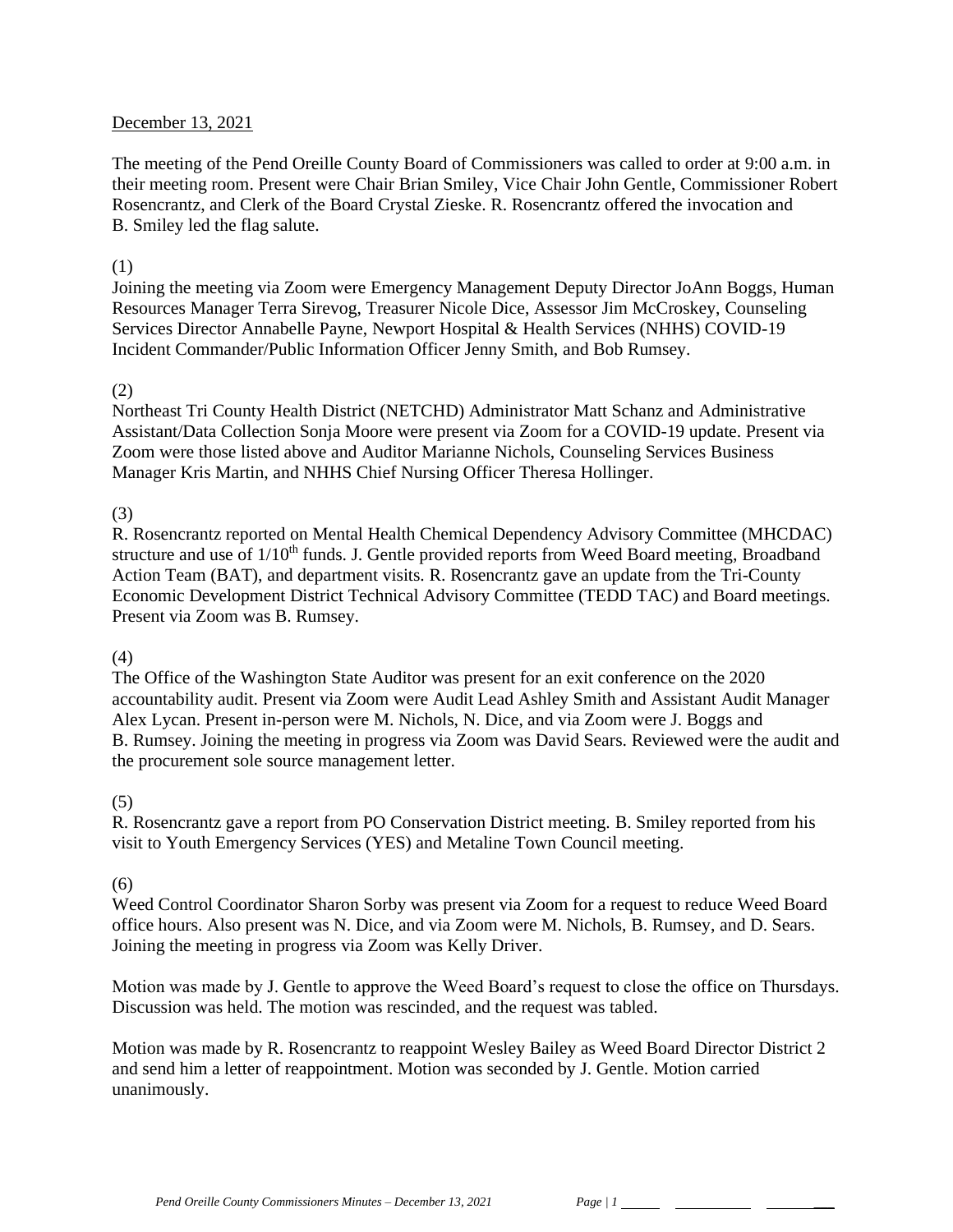## (7)

The Board held a discussion on ARPA funds. Present were M. Nichols and N. Dice. Present via Zoom were K. Driver, D. Sears, and B. Rumsey. The City of Newport well cleaning requests were discussed but were tabled until 2022 to reevaluate all outstanding requests at that time.

## (8)

Sheriff Glenn Blakeslee was present for a request to purchase an evidence management module. Present via Zoom were B. Rumsey and D. Sears. ITS Director Shane Flowers joined the meeting in progress via Zoom.

Motion was made by R. Rosencrantz to approve the Sheriff's request to spend \$10,040.00 of the 2021 Sheriff's Current Expense Funds for the purchase of FileOnQ Solutions to upgrade the evidence process to barcode scanning, which includes the entire 2022 year of maintenance. Motion was seconded by J. Gentle. Motion carried unanimously.

### (9)

J. Gentle was excused to attend WSAC Virtual Assembly.

(10)

The Board recessed for lunch at 12:01 p.m.

## (11)

N. Dice was present to discuss Treasurer's Office staffing. Also present was T. Sirevog, and via Zoom was B. Rumsey. N. Dice requested to advertise and hire a full-time Deputy Accountant I, whereas it is currently at  $4/5<sup>th</sup>$  time. Joining the meeting in progress via Zoom was D. Sears.

Motion was made by J. Gentle to advertise and hire a full-time Deputy Accountant I at Step 1 through 3. Motion was seconded by R. Rosencrantz. Motion carried unanimously.

N. Dice presented a salary study of Treasurer's Office jobs in other counties and local government agencies and stated that Nichole Phillips is tasked with training two new employees. She requested a step increase for N. Phillips. Motion was made by R. Rosencrantz to move Deana Nichole Phillips to Deputy Accountant III/Revenue Specialist, Step 3, effective January 1, 2022. Motion was seconded by J. Gentle. Motion carried unanimously.

## (12)

T. Sirevog was present for a Human Resources update. Present via Zoom were B. Rumsey and D. Sears. T. Sirevog reported that two bargaining units, Courthouse/Hall of Justice and Deputies, have come to one-year agreements. Updates were provided on hiring and Personnel Policy revisions, and proposed updates to the COVID Safety Plan.

## (13)

The Board met in executive session regarding potential litigation pursuant to RCW 42.30.110(1)(i) for 30 minutes from 2:30 p.m. to 3:00 p.m. Present via Zoom were Prosecuting Attorney Dolly Hunt, Community Development Director Greg Snow, and Attorneys Nathan Smith and Brian Kistler.

## (14)

D. Hunt was present via Zoom for a legal update. Present via Zoom were B. Rumsey and D. Sears. Discussed were staffing needs.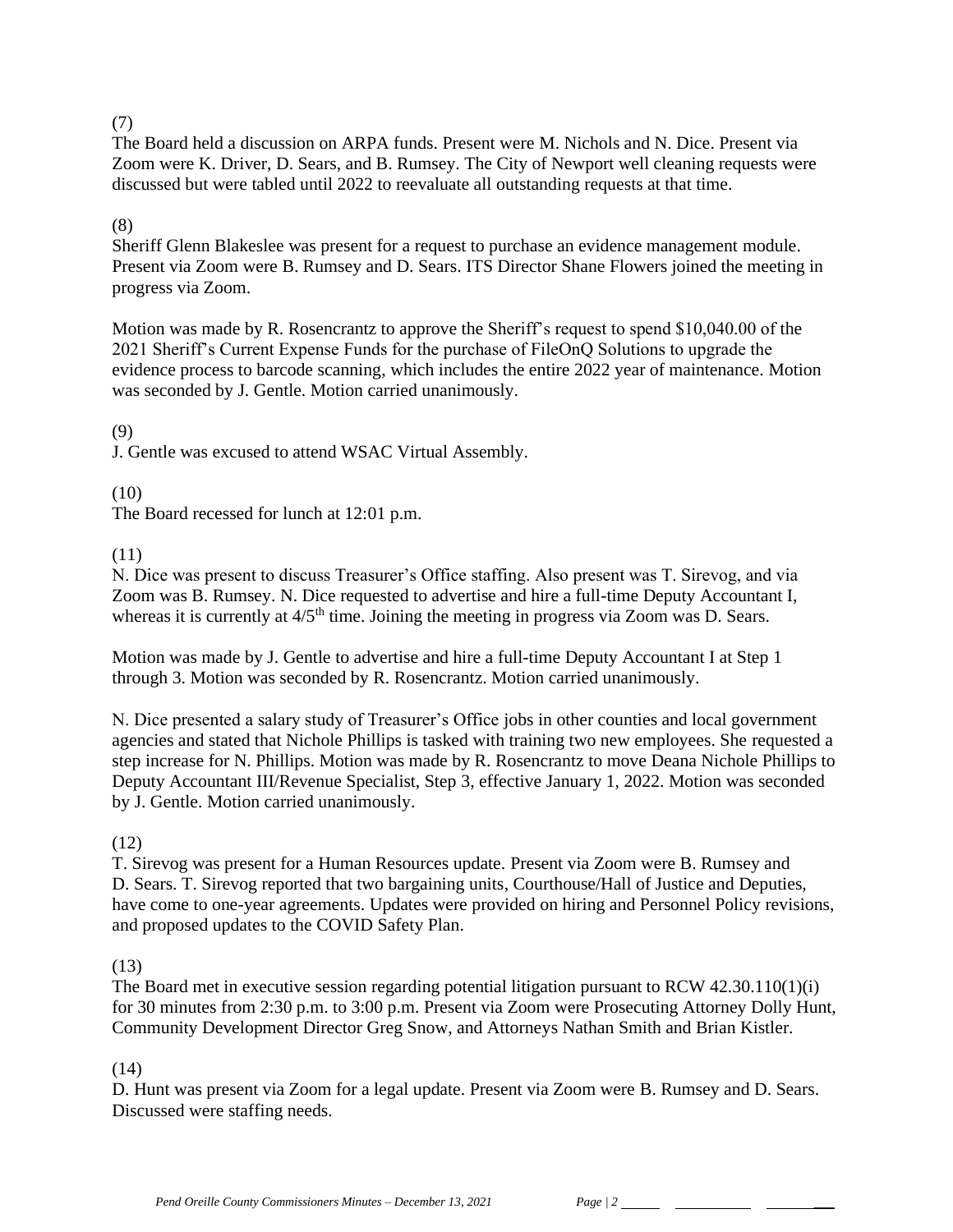## $(15)$

Motion was made by R. Rosencrantz to authorize sending a letter dated December 13 to the Washington Department of Fish and Wildlife regarding the 2021-2022 PILT billing. Motion was seconded by J. Gentle. Motion carried unanimously.

# $(16)$

Motion was made by J. Gentle to authorize the Vice Chair to sign vouchers or other Board correspondence during the week of December 27-31, in lieu of a quorum. Motion was seconded by R. Rosencrantz. Motion carried unanimously.

# (17)

ITS Director Shane Flowers was present for an update. Present via Zoom were D. Sears and B. Rumsey. Topics of discussion were firewall and endpoint protection services.

Motion was made by R. Rosencrantz to sign the quote for firewall and associated licensing from Trebron for \$49,590.00 plus applicable sales taxes to be paid in three equal payments of \$16,530.00, plus taxes, over the next three years. Motion was seconded by J. Gentle. Motion carried unanimously.

Motion was made by R. Rosencrantz approve the option 2B quote for endpoint protection licensing and services from Trebron, through February 4, 2027 for a total cost of \$93,880.00 plus tax, to be paid in three equal payments in 2022, 2023, and 2024 of \$31,293.33. No second was made, so motion died.

Motion was made by J. Gentle to sign the quote for endpoint protection licensing and services from Trebron, option 1B, through February 4, 2027, for \$63,160.00 to be paid in three equal payments of \$21,053.33 over the next three years. No second was made, so motion died. The purchase of endpoint protection will be postponed until a later date.

# (18)

Public Comment –B. Rumsey was present via Zoom but did not provide comment.

(19)

S. Flowers continued his ITS update, with discussion on procuring quotes for security cameras, training new ITS employees, GIS automation, OnBase Administrator, and county website conversion.

(20) Meeting continued to December 14.

# December 14, 2021

The meeting resumed at 9:01 a.m. with B. Smiley, J. Gentle, R. Rosencrantz, and C. Zieske present.

(21)

T. Sirevog was present, at the Board's request, to discuss Public Works job descriptions.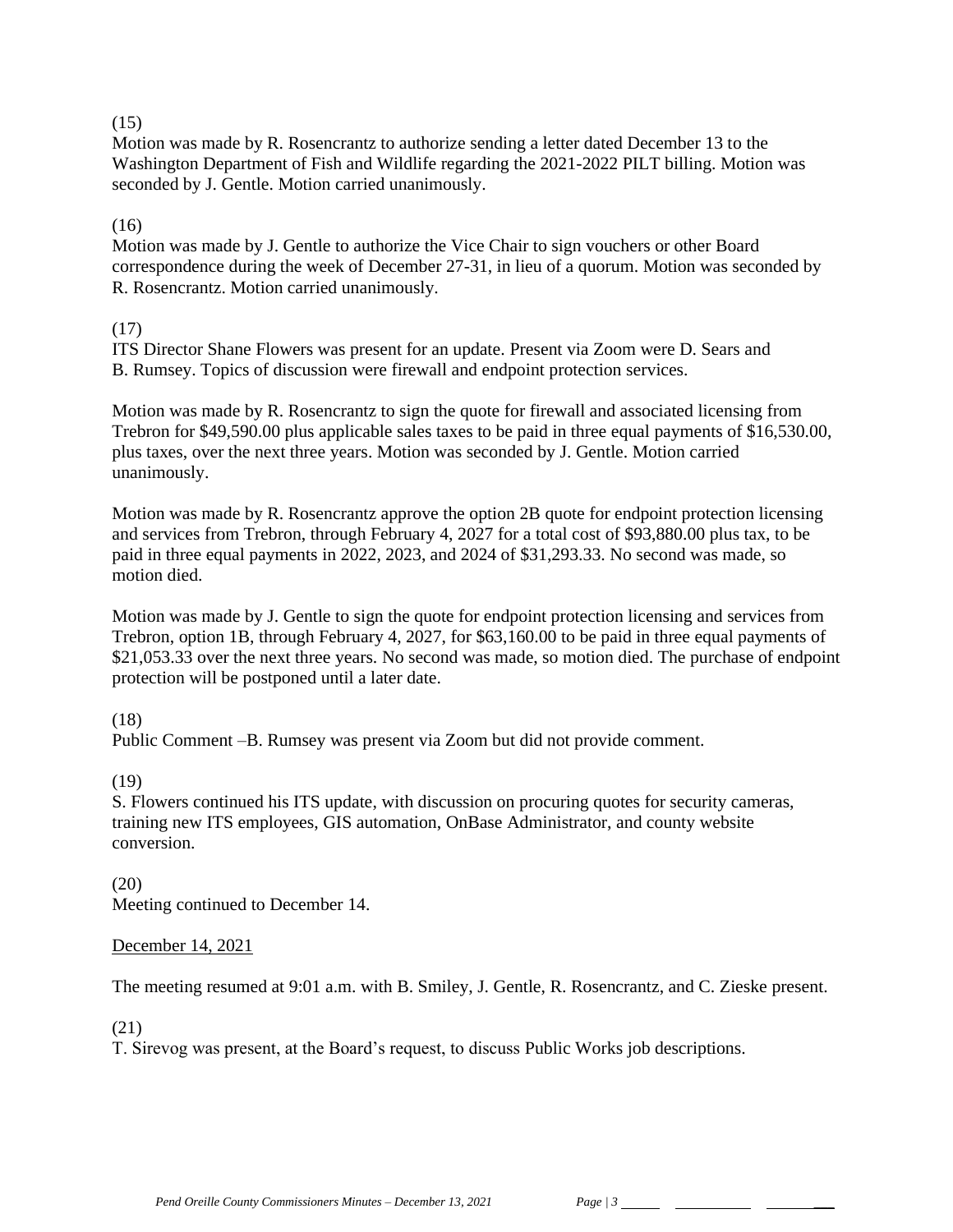(22)

Public Works Director Mary Jensen was present for an update. Also in attendance were Assistant County Engineer George Luft and Solid Waste Coordinator Amanda Griesemer.

Motion was made by R. Rosencrantz to approve the reassigning of the Kyocera Printer from the ER&R Department to the Road Department due to ER&R's relocation to the District 1 Shop. Motion was seconded by J. Gentle. Motion carried unanimously.

Reassign Kyocera Printer From The Equipment Repair And Revolving Fund To Road Fund And Establish Market Value *RESOLUTION NO. 2021-126, COMMISSIONERS' RECORDING* 

A. Griesemer informed the Board of a 3.72% rate increase in 2022 from Republic Services/Regional Disposal. Office Manager/Risk Manager Linda Darcy joined the meeting in progress. A. Griesemer stated that POC has not passed on any rate increases to our customers since 2018. The group discussed raising county disposal rates, and a proposal will be presented at a later date.

M. Jensen discussed hiring requests, including a Transportation Technical Specialist and a proposed Road Superintendent. More information will be gathered and will be addressed later. Also reviewed was the County Engineer bond. D. Sears joined the update in progress via Zoom. M. Jensen provided information on District 2 fuel station needs and county equipment.

### (23)

Consent Agenda - Motion was made by R. Rosencrantz to approve the Consent Agenda, as prepared. Motion was seconded by J. Gentle. Motion carried unanimously. The Consent Agenda includes this week's Agenda, the Minutes of the Board's December 6, 2021 meeting and the following items:

Investment Earnings (year-to-date estimate, as of 12/10/21): \$11,783.85

Payroll Change Notice:

Auditor-

Kim Nutter, Step 3, \$3,432.54/mo., Effective 11/1/2021 *(Correction to the 11/15/2021 Payroll Change Notice which incorrectly stated Step 1 at \$3,432.54)* Commissioner Program/HR/Civil Service-

Christine Rahoun, Commissioner Program/HR Asst/Civil Service,  $3/5^{th}$  Time-HR and  $1/5$ <sup>th</sup> Time-Civil Service, \$23.09/hr. to  $4/5$ <sup>th</sup> Time-HR and  $1/5$ <sup>th</sup> Time-Civil Service. \$3,752.78/mo., Effective 1/1/2022

Public Works-Buildings & Grounds-

Rylan Hastings, Temp Facility Maintenance, \$16.16/hr., Effective 12/13/2021 Luke Nichols, Temp Facility Maintenance, \$16.16/hr., Effective 12/13/2021 Treasurer's Office-

Amy Morningstar, Deputy Accountant I, Resignation, Effective 12/15/2021 Nichole Phillips, Step 3, \$3,432.54/mo., Effective 1/1/2022

Sheriff-Patrol-

Kevin Olsen, Longevity, \$150.00/mo., Effective 1/1/2022

In The Matter Of Establishing Holidays In 2022 And Hours For The Transaction Of Business *RESOLUTION NO. 2021-127, COMMISSIONERS' RECORDING*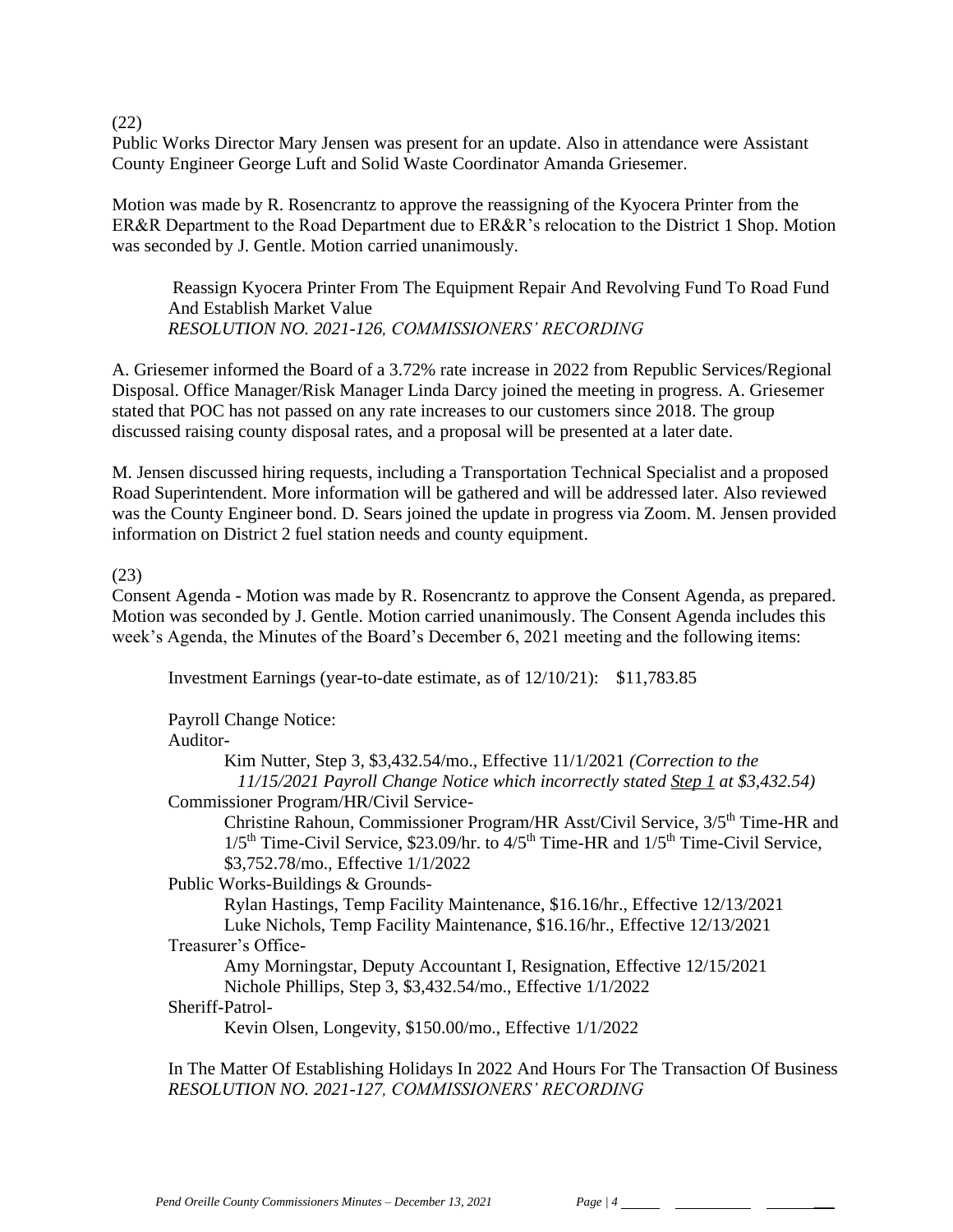Better Health Together 2022 Project Specific Agreement *AGREEMENT NO. 2021-56, COMMISSIONERS' RECORDING*

Washington State Military Department Amendment NG911 Contract E20-192 Amendment B *AGREEMENT NO. 2021-57, COMMISSIONERS' RECORDING*

Washington State Military Department Emergency Management Performance Grant American Rescue Plan Act Agreement FFY21 EMPG-ARPA E22-157 *AGREEMENT NO. 2021-58, COMMISSIONERS' RECORDING* 

### (24)

Motion was made by R. Rosencrantz to adopt the resolution, R-2021-128, which makes POC part of the Spokane County Regional Interlocal Leadership Structure. Motion was seconded by J. Gentle. Motion carried unanimously.

Amending Charter No. CS 18 SCRILS(1) Between Adams, Ferry, Lincoln, Pend Oreille, Spokane, and Stevens Counties, as well as the Continued Invitation of the Following Entities to Participate: The Washington State Health Care Authority (HCA), Apple Health Managed Care Organizations (MCO), Behavioral Health-Administrative Service Organization (BH-ASO), Physical and Behavioral Health Providers, Regional Tribal Authorities, and Other Entities Serving the Spokane County Regional Service Area (RSA), Effective December 1, 2021

*RESOLUTION NO. 2021-128, COMMISSIONERS' RECORDING* 

## (25)

Public Hearing-Pend Oreille County Redistricting. Present were Elections Supervisor Liz Krizenesky, M. Nichols, Tom Foster, Bill Deilke, Gerald Pelland, Eric Dobrenski, Katherine Schutte, and Carol Jones, and via Zoom were GIS Manager Josh Shelton, N. Dice, rwalrath, and D. Sears. The hearing was opened, and the notice was read. M. Nichols reviewed the proposed Commissioner districts, and maps were displayed and explained. Public comment on the proposed Commissioner districts was received from B. Deilke. Precinct maps were then discussed. Public comments were received from D. Sears, C. Jones, K. Schutte, G. Pelland, and B. Deilke. Written comments were also received from B. Deilke. The hearing was closed.

## (26)

Motion was made by J. Gentle to reappoint Robert Sanborn to the Board of Equalization and send him a letter of reappointment. Motion was seconded by R. Rosencrantz. Motion carried unanimously.

## (27)

Motion was made by R. Rosencrantz to reappoint Thomas Watson to the Planning Commission for a four-year term, expiring December 31, 2025, and send him a letter of reappointment. Motion was seconded by J. Gentle. Motion carried unanimously.

## (28)

Motion was made by J. Gentle to reappoint Norris Boyd to the Planning Commission for a four-year term, expiring December 31, 2025, and send him a letter notifying him of the reappointment. Motion was seconded by R. Rosencrantz. Motion carried unanimously.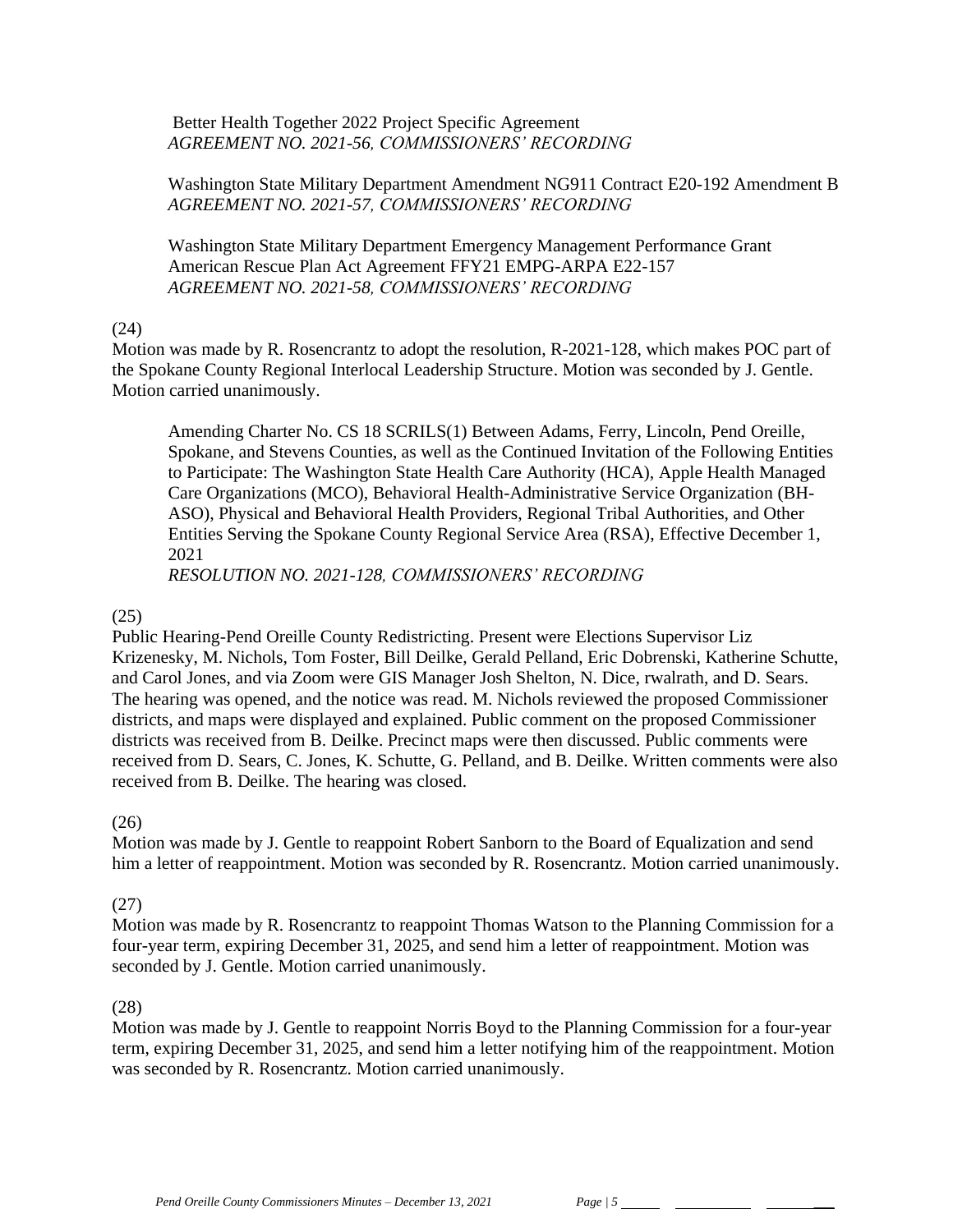(29)

B. Smiley presented invoices for payment from the Hotel/Motel Tax as follows: CREATE Arts Center, \$500.00; North Pend Oreille Valley (NPOV) Lions Club, \$2,948.66; and Hospitality House Veterans Services, \$606.73. Motion was made by R. Rosencrantz to approve the Hotel/Motel Tax invoices for payment, in the amounts they've submitted receipts for. Motion was seconded by J. Gentle. Motion carried unanimously.

# (30)

The Board recessed for lunch at 11:54 a.m.

# (31)

The Board reconvened at 1:00 p.m. and spent the afternoon visiting county departments, delivering Christmas cards, along with C. Zieske.

# (32)

Correspondence Received:

12.8 TRUE Convergence Broadband Action Team-12.9.2021 Agenda

- 12.9 W. Bailey (from L. Nichols/Weed Board)-Letter of Interest in Reappointment to Weed Board
- 12.10 N. Boyd (email)- Letter of Interest in Reappointment to Planning Commission
- 12.11 POC EDC-12.15.21 Agenda & 10.20.21 Minutes
- 12.12 PO Cemetery District #3- Levy Certification and Ordinance/Resolution No. 2021-3, Resolution 2021-4 2022 Budget, and Remuneration Form
- 12.13 WSLCB-Letter re: Liquor License Renewal Applications-Diamond Lake Deli & More, Grocery Store-Beer/Wine
- 12.14 W. Deilke (hand delivered at Public Hearing-Redistricting)-Introduction Letter, "POC 2022 Redistricting or Gerrymandering?" document, and "POC 2022 Precinct Map Addendum Request"

## (33)

Correspondence Sent:

WDFW-(email) 2021-2022 PILT Billing

- W. Bailey-Letter of reappointment to Noxious Weed Control Board
- B. Sanborn-Letter of reappointment to Board of Equalization
- T. Watson-Letter of reappointment to Planning Commission
- N. Boyd-Letter of reappointment to Planning Commission

## (34)

As of this date, the Board approved vouchers for payment as listed and made available by the Auditor's Office. The following vouchers/warrants/electronic payments are approved for payment:

|                             |    | Salary and Claim |  |
|-----------------------------|----|------------------|--|
| <b>Current Expense</b>      | S  | 482,857.69       |  |
| Arts, Tourism, & Recreation | S  | 1,592.40         |  |
| <b>Counseling Services</b>  |    | 175,017.21       |  |
| Crime Victims Compensation  | \$ | 393.50           |  |
| Fair                        | \$ | 609.39           |  |
| Law Library                 | \$ | 1,917.89         |  |
| Park                        | \$ | 3,457.47         |  |
| Road                        |    | 250,430.60       |  |